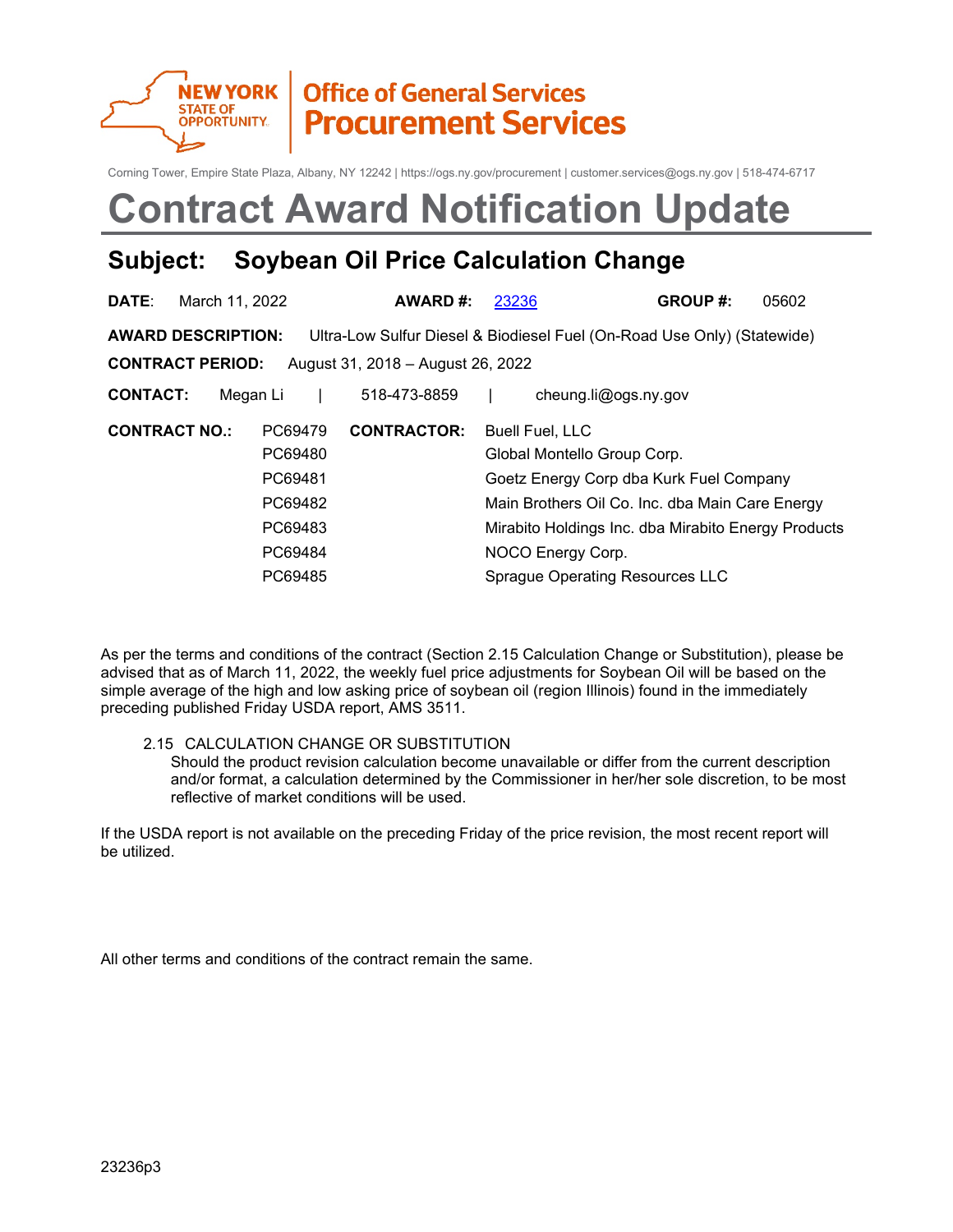

## **Office of General Services Procurement Services**

Corning Tower, Empire State Plaza, Albany, NY 12242 | https://ogs.ny.gov/procurement | customer.services@ogs.ny.gov | 518-474-6717

# **Contract Award Notification Update**

### **Subject: Soybean Oil Price Reference Change**

| <b>DATE:</b>    | February 24, 2022         |         | AWARD#:                                            | 23236                  | <b>GROUP#:</b>                                                          | 05602 |
|-----------------|---------------------------|---------|----------------------------------------------------|------------------------|-------------------------------------------------------------------------|-------|
|                 | <b>AWARD DESCRIPTION:</b> |         |                                                    |                        | Ultra-Low Sulfur Diesel & Biodiesel Fuel (On-Road Use Only) (Statewide) |       |
|                 | <b>CONTRACT PERIOD:</b>   |         | August 31, 2018 - August 26, 2022                  |                        |                                                                         |       |
| <b>CONTACT:</b> |                           |         | Megan Li   518-473-8859   cheung.li $@$ ogs.ny.gov |                        |                                                                         |       |
|                 | <b>CONTRACT NO.:</b>      | PC69479 | <b>CONTRACTOR:</b>                                 | <b>Buell Fuel, LLC</b> |                                                                         |       |
|                 |                           | PC69480 |                                                    |                        | Global Montello Group Corp.                                             |       |
|                 |                           | PC69481 |                                                    |                        | Goetz Energy Corp dba Kurk Fuel Company                                 |       |
|                 |                           | PC69482 |                                                    |                        | Main Brothers Oil Co. Inc. dba Main Care Energy                         |       |
|                 |                           | PC69483 |                                                    |                        | Mirabito Holdings Inc. dba Mirabito Energy Products                     |       |
|                 |                           | PC69484 |                                                    | NOCO Energy Corp.      |                                                                         |       |
|                 |                           | PC69485 |                                                    |                        | Sprague Operating Resources LLC                                         |       |

As per the terms and conditions of the contract (Section 2.15 Calculation Change or Substitution), please be advised that as of February 25, 2022, the weekly fuel price adjustments for Soybean Oil will be based on the average price of soybean oil (region Illinois) found in the immediately preceding published Friday USDA report, AMS 3511, due to the unavailability of the WSJ posting as described in the original bid (January 3, 2018) and award (July 6, 2018).

#### 2.15 CALCULATION CHANGE OR SUBSTITUTION

Should the product revision calculation become unavailable or differ from the current description and/or format, a calculation determined by the Commissioner in her/her sole discretion, to be most reflective of market conditions will be used.

If the USDA report is not available on the preceding Friday of the price revision, the most recent report will be utilized.

All other terms and conditions of the contract remain the same.